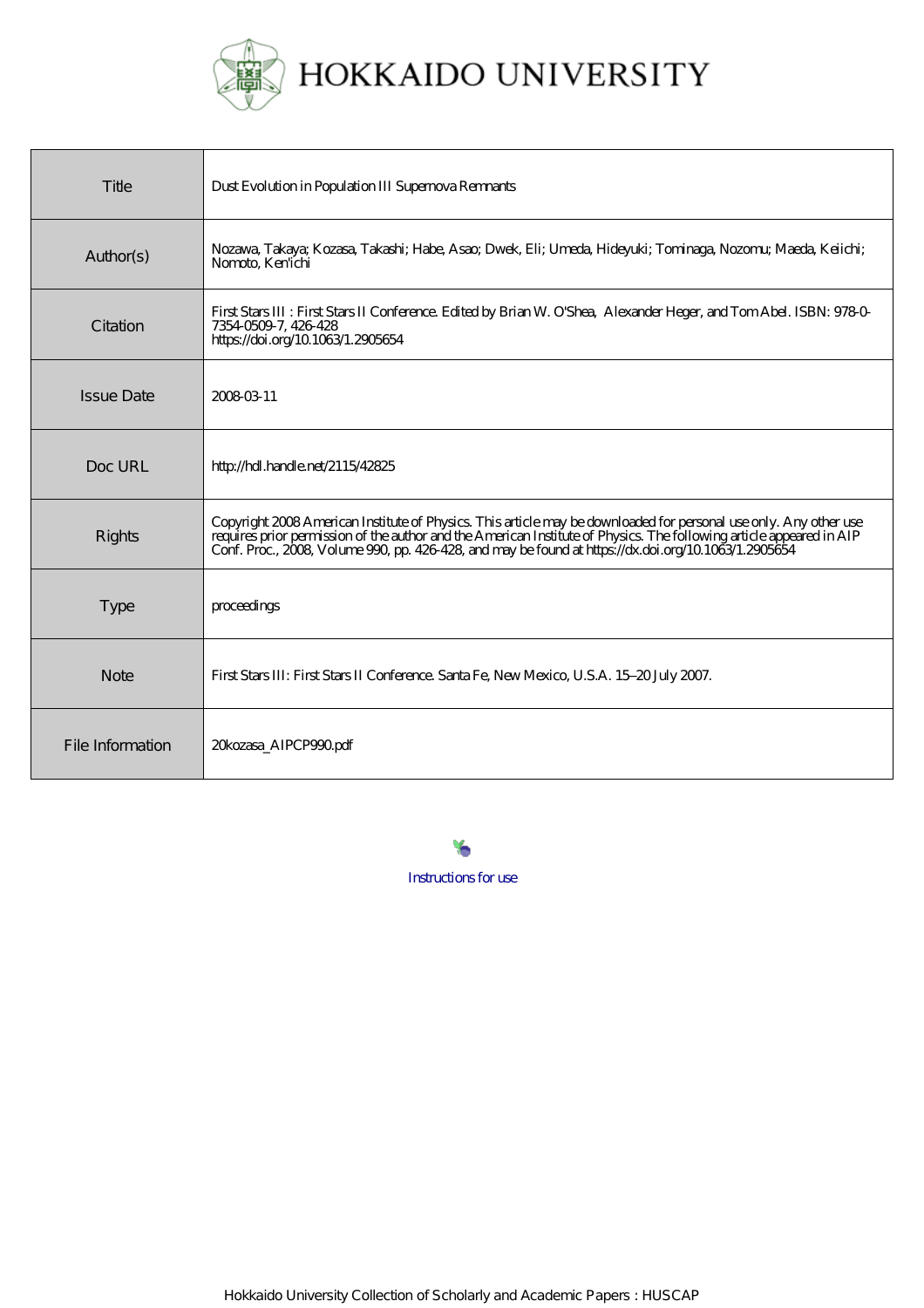# **Dust Evolution in Population III Supernova Remnants**

Takaya Nozawa\*, Takashi Kozasa\*, Asao Habe\*, Eli Dwek^, Hideyuki Umeda\*\*, Nozomu Tominaga\*\*, Keiichi Maeda<sup>‡</sup> and Ken'ichi Nomoto\*\*<sup>,§</sup>

*\* Department of Cosmosciences, Graduate School of Science, Hokkaido University, Sapporo 060-0810, Japan "^ Laboratory for Astronomy and Solar Physics, NASA Goddard Space Flight Center, GreenbeU, MD 20771 \*\* Department of Astronomy, School of Science, University of Tokyo, Bunkyo-ku, Tokyo 113-0033, Japan ^Max-Planck-InstitutftirAstrophysik, Karl-SchwarzschildStrasse 1, 85741 Garching, Germany* 

*'^Research Center for the Early Universe, School of Science, University of Tokyo, Bunkyo-ku, Tokyo 113-0033,* 

*Japan* 

Abstract. We present the results of calculations for the evolution of dust within Population III supernova remnants (SNRs), focusing on the dust formed in the unmixed ejecta of Type II SNe. We show that once dust grains inside the He core encounter the reverse shock, they are subject to different fates depending on their initial sizes  $a_{\text{ini}}$ . For SNRs expanding into the interstellar medium (ISM) with  $n_{\text{H},0} = 1 \text{ cm}^{-3}$ , grains of  $a_{\text{ini}} < 0.05 \mu \text{m}$  are trapped in the hot gas and are completely destroyed; grains of  $a_{\text{ini}} = 0.05-0.2 \ \mu \text{m}$  are trapped in the dense shell behind the forward shock with the final sizes of 0.001-0.1  $\mu$ m; grains of  $a_{\rm ini} > 0.2$   $\mu$ m are injected into the ISM without significant destruction. The total mass of surviving dust is 0.01 to  $0.8 M_{\odot}$  and is higher for the lower ISM gas density. We also investigate the elemental abundances of the second-generation stars that form in the dense shell of Population III SNRs, based on the elemental composition of dust piled up in the shell. The comparison of those results with the observations of hyper-metal poor (HMP) stars indicates that the transport of dust segregated from metal-rich gas within a SNR can be responsible for the abundance patterns of Mg and Si in HMP stars.

**Keywords:** dust, extinction; early universe; shock waves; supernova remnants; supemovae: general PACS: 95.30.Lz; 95.30.Wi; [97.10.Tk;](97.10.Tk) 97.20.Wt; 97.60.Bw; 98.38.Mz

#### INTRODUCTION

Dust grains in the early universe play crucial roles in the formation processes of stars and galaxies through the cooling of gas by their thermal emission [1,2] and the formation of  $H_2$  molecules on their surfaces [3, 4]. In addition, the extinction of stellar light by dust causes a serious misleading in interpreting the star formation rate and the initial mass function of the very early generation of stars from the observations toward high redshifts. The extinction and thermal emission by dust grains strongly depend on their chemical compositions and size distributions. Thus, in order to elucidate the evolution of the universe from both theoretical and observational studies, it is indispensable to reveal the properties of dust in the early epoch of the universe.

Given the cosmic age less than 1 Gyr, the main sources of dust are considered to be supemovae (SNe) [5], since the dust formation in stellar winds from evolved lowmass stars requires too long timescale to supply copious amounts of dust to the interstellar medium (ISM). Some theoretical studies [6, 7, 8, 9] have investigated the composition, size, and mass of dust formed in the ejecta of primordial Type II SNe (SNe II) and pair-instability SNe. The newly condensed dust grains, however, are subsequently processed by the reverse shock generated from the interaction of the SN ejecta with the surrounding medium [9, 10]. Therefore, the properties and amount of dust injected from SNe into the ISM significantly differ from those at the time of dust formation.

In this proceedings, we present the results for the evolution of the dust formed in primordial SNe by examining its processing through the collisions with the reverse shocks and its transport within SN remnants (SNRs). Our main aim is to reveal how much amount of dust can survive the reverse shock and its dependence on the progenitor mass and the ambient gas density. It is shown that a part of dust grains surviving the destruction are trapped in the dense SN shell, which may have significant impacts on the abundance patterns of the stars formed there. Thus, we investigate the elemental abundances of the second-generation stars formed in the dense shell of Population III SNRs and compare those with the observations of hyper-metal poor (HMP) stars.

## DUST EVOLUTION IN POP III SNRS

The details of calculations of the dust evolution in Population III SNRs are described in [10], where the dynamics and destruction of dust are carefully treated by taking into account the size distribution and the initial spatial distribution of each dust species. In [10], the time evolution of gas temperature and density in SNRs is calculated

CP990, *First Stars III,* edited by B. W. O'Shea, A. Heger, and T. Abel, © 2008 American Institute of Physics 978-0-7354-0509-7/08/\$23.00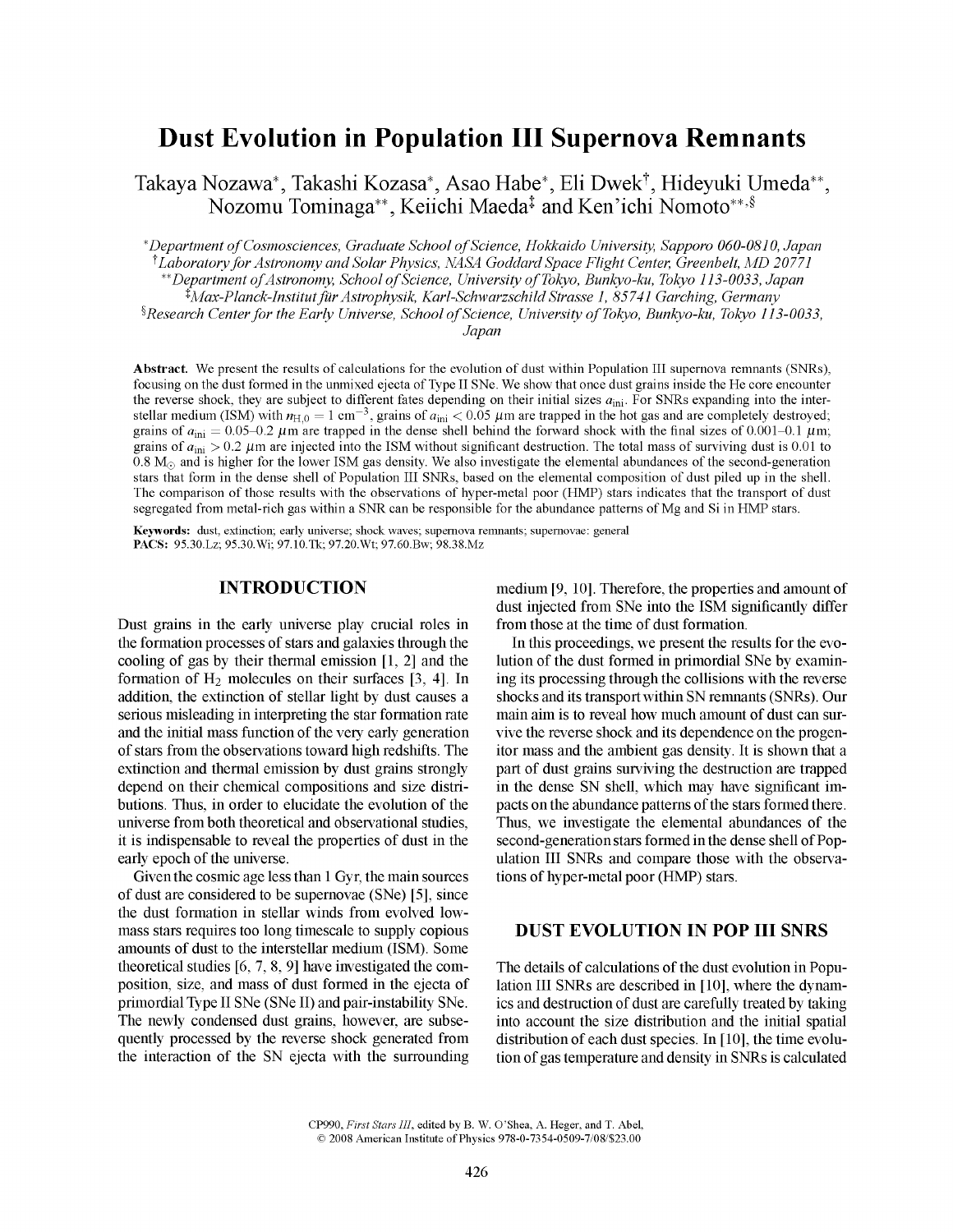for the uniform ISM with the gas temperature of  $10^4$  K and hydrogen number density of  $n_{H,0} = 0.1$ , 1, and 10  $\text{cm}^{-3}$ , based on the hydrodynamic models of Population 111 SNe by [11]. For the models of the initial dust within the He core, the results of the dust formation calculations by [7] are adopted. In this proceedings, we present the evolution of the dust formed in the unmixed ejecta of SNe II whose progenitor masses are  $M_{\text{pr}} = 13, 20, 25,$ and 30  $M_{\odot}$  and explosion energy is  $10^{51}$  ergs.

Fig. 1a shows the trajectories of C,  $Mg_2SiO_4$ , and Fe grains in the SNR for  $M_{\text{pr}} = 20 \text{ M}_{\odot}$  and  $n_{\text{H},0} = 1 \text{ cm}^{-3}$ , and Fig *lb* represents the time evolution of their sizes. In Fig. la, the trajectories of the forward shock, the reverse shock, and the surface of the He core are also depicted by the *thick solid lines.* C,  $Mg_2SiO_4$ , and Fe grains inside the He core intrude into the reverse shock at 3650 yr, 6300 yr, and 13,000 yr, respectively, and their transport and survive heavily depend on their initial sizes  $a_{\text{ini}}$ and compositions. Grains with  $a_{\text{ini}} = 0.01 \ \mu \text{m}$  (dotted *lines)* are efficiently decelerated by the gas drag and are quickly trapped in the hot gas of  $> 10^6$  K between the forward and reverse shocks. These small grains continue to be eroded by the thermal sputtering until they are completely destroyed. For grains with  $a_{\text{ini}} = 0.1 \ \mu \text{m}$  (solid *lines),* the kinetic and/or thermal sputterings reduce their sizes, but the grains can survive without being completely destroyed. C and Mg<sub>2</sub>SiO<sub>4</sub> grains of  $a_{\text{ini}} = 0.1$  $\mu$ m are finally trapped in the dense SN shell formed at  $\sim$ 2×10<sup>5</sup> yr with the sizes of 0.057 and 0.031  $\mu$ m, respectively. In the dense shell, the erosion of dust by the thermal sputtering does not work because the gas temperature drops down rapidly below  $10^5$  K [12]. Fe grains of  $a_{\text{ini}} = 0.1 \mu \text{m}$  are injected into the ISM because of its high bulk density, with the size of about half the initial one. Grains with  $a_{\text{ini}} = 1 \ \mu \text{m}$  (dashed lines) can maintain their high velocities and pass through the forward shock to be injected into the ISM, undergoing the kinetic sputtering in the postshock flow; their sizes decrease only by 0.7%, 6%, and 8% of the initial ones for C,  $Mg_2SiO_4$ , and Fe grains, respectively.

The behavior of the transport and destruction of dust within a SNR is almost independent of the progenitor mass considered here; for  $n_{\text{H},0} = 1 \text{ cm}^{-3}$ , grains with  $a_{\rm ini}$  < 0.05  $\mu$ m are completely destroyed by sputtering in the hot gas, grains with  $a_{\text{ini}} = 0.05{\text -}0.2 \ \mu \text{m}$  are piled up in the dense SN shell with the final sizes of  $0.001-0.1$  $\mu$ m, and grains with  $a_{\text{ini}} \geq 0.2 \mu$ m are ejected into the ISM without being processed significantly. Accordingly, the size distribution of the surviving dust in mass is greatly populated by large sizes, compared with that at its formation. The total mass fraction of surviving dust somehow depends on the progenitor mass (Fig. 2), since the size distribution of each dust species at the time of dust formation is different from model to model.



FIGURE 1. (a) Trajectories of C, Mg<sub>2</sub>SiO<sub>4</sub>, and Fe grains within the SNR for  $M_{\text{pr}} = 20 \text{ M}_{\odot}$  and  $n_{\text{H},0} = 1 \text{ cm}^{-3}$  and *(b)* ratios of their sizes to the initial ones as a function of time. The evolution of dust with  $a_{\text{ini}} = 0.01, 0.1$ , and 1  $\mu$ m is denoted by the *dotted, solid,* and *dashed lines.* The thick solid lines in *(a)*  indicate the trajectories of the forward and reverse shocks and the position of the surface of the He core.



FIGURE 2. Total mass fraction of surviving dust vs. the progenitor mass. The results for  $n_{H,0} = 0.1$ , 1, and 10 cm<sup>-3</sup> are connected by the *dotted, solid,* and *dashed lines.* 

On the other hand, the ambient gas density strongly affects the evolution of dust in a SNR because the higher ISM density results in the higher density of the shocked gas and causes the efficient erosion and deceleration of dust due to more frequent collisions with the hot gas. Thus, with increasing the density in the ISM, the initial size below which dust is completely destroyed increases  $(0.01, 0.05,$  and 0.2  $\mu$ m for  $n_{H,0} = 0.1, 1$ , and 10 cm<sup>-3</sup>, respectively), and the total mass fraction of the surviving dust is depressed as shown in Fig. 2. The total mass of surviving dust is 0.01–0.8 M<sub> $\odot$ </sub> for  $n_{\rm H,0} = 10$  to 0.1 cm<sup>-3</sup>.